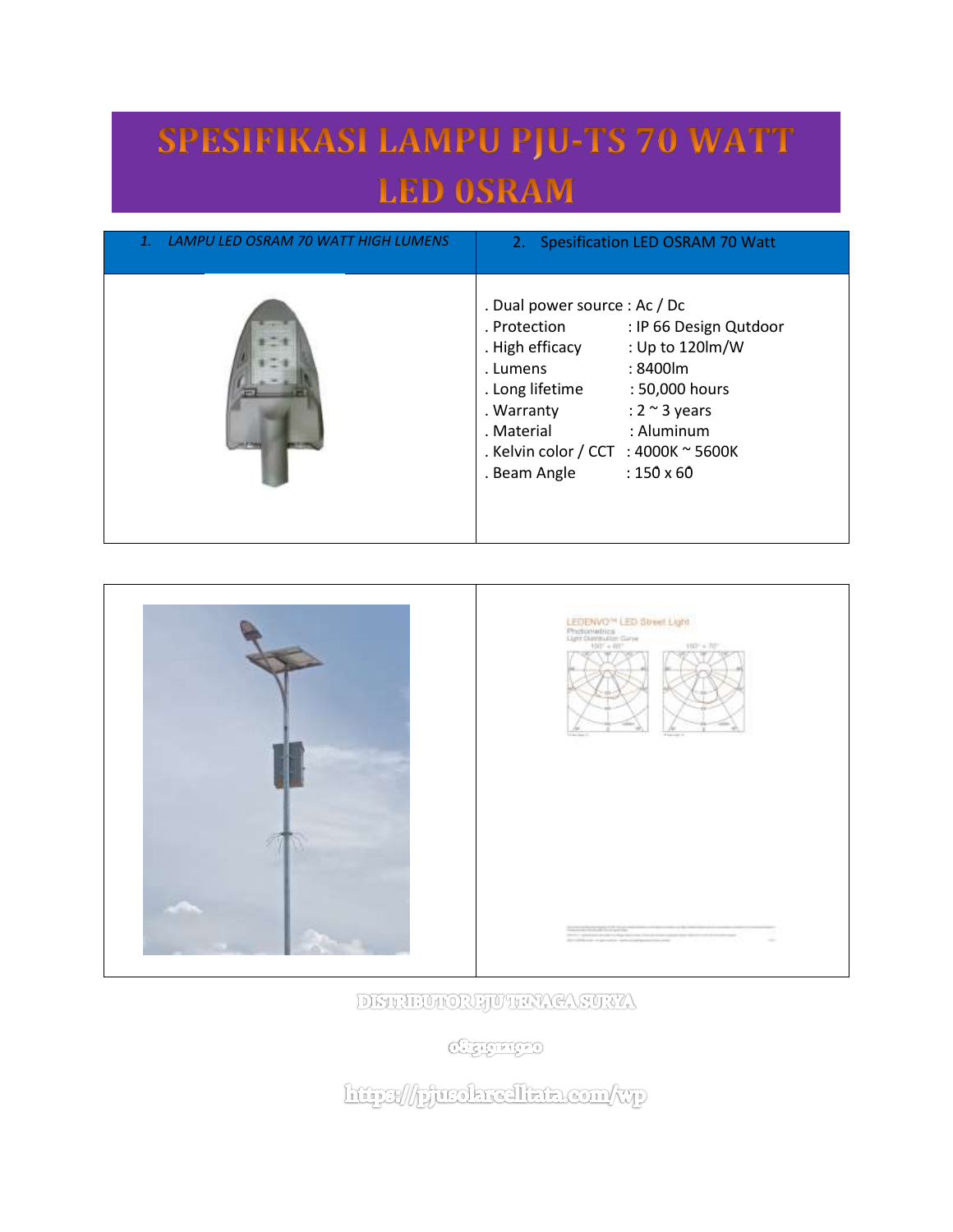| Solar panel / PV Module<br>1. | 2. Spesification 200Wp                                                                                                                                                                                                                                                           |  |
|-------------------------------|----------------------------------------------------------------------------------------------------------------------------------------------------------------------------------------------------------------------------------------------------------------------------------|--|
|                               | . Module type<br>: Poly Crystalline<br>. Power Qutput<br>: 200 watt<br>. Voltage at Pmax, Impp<br>: 29.5 Volt<br>. Current at Pmax, Impp<br>: 6,5 Amper<br>. Open circuit current Voc<br>: 21.6 Volt<br>. Short circuit current Isc<br>: 7.9 Amper<br>$: 15$ years<br>. Warranty |  |

| Controller Smart SRNE 12/24 Volt {15-20 A}<br>1. | 2. Spesification SMART SRNE 15A                                                                                           |                                                                                                                                              |
|--------------------------------------------------|---------------------------------------------------------------------------------------------------------------------------|----------------------------------------------------------------------------------------------------------------------------------------------|
| <b>STORIED</b>                                   | . Model type<br>. Power Input<br>. Voltage input PV<br>. Current Max<br>. Volttage Load LED<br>. Protection<br>. Warranty | : Smart SRNE 15A<br>$: 12/24$ volt<br>: 15 $\approx$ 55 Volt<br>: $5 \approx 20$ Amper<br>$: 15 \approx 60$ Volt<br>$:$ IP 68<br>$: 1$ years |

| Battery Vrla / lead acid<br>1. | 2. Spesification                                                                                                                                                                    |
|--------------------------------|-------------------------------------------------------------------------------------------------------------------------------------------------------------------------------------|
|                                | . Model type<br>: Vrla – Lead acid<br>. Power Amper<br>: 100 Ah x 2 pcs<br>{200ah } 24volt<br>: 24.6 ~ 28.2 Volt<br>. Voltage<br>. Lifetime<br>: 2 years<br>: 1 years<br>. Warranty |